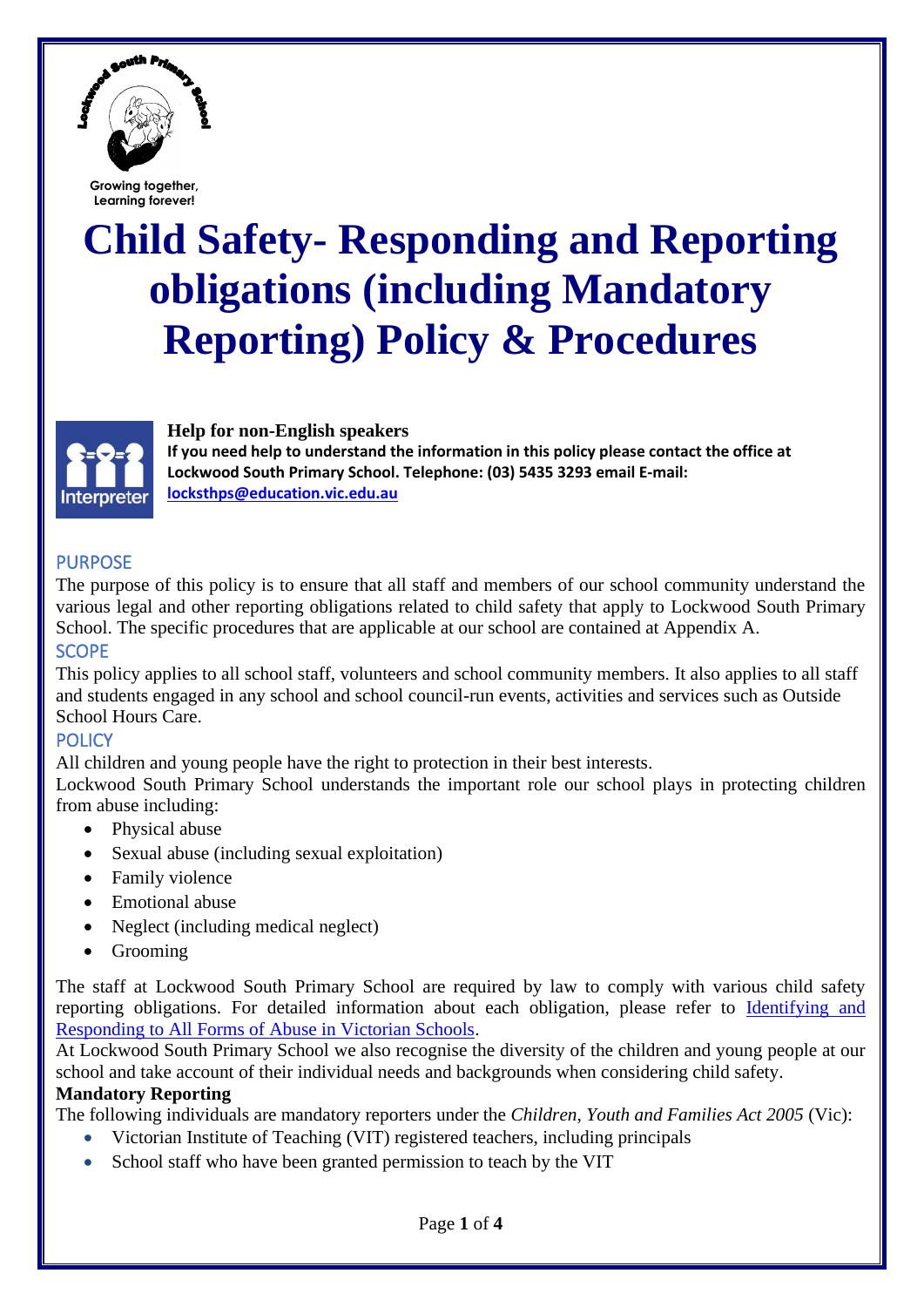- registered medical practitioners and nurses
- registered psychologists
- all members of the police force
- People in religious ministry
- Staff who provide direct support to students for mental, emotional or psychological wellbeing, including (but not limited to) school health and wellbeing staff, primary welfare coordinators, student wellbeing coordinators, mental health practitioners, chaplains, and Student Support Services staff

All mandatory reporters must make a report to the Department of Health and Human Services (DHHS) Child Protection as soon as practicable if, during the course of carrying out their professional roles and responsibilities, they form a belief on reasonable grounds that:

- a child has suffered, or is likely to suffer, significant harm as a result of physical abuse and/ or sexual abuse, and
- the child's parents have not protected, or are unlikely to protect, the child from harm of that type.

A mandatory reporter who fails to comply with this legal obligation may be committing a criminal offence. It is important for all staff at Lockwood South Primary School to be aware that they are legally obliged to make a mandatory report on each occasion that they form a reasonable belief that a child is in need of protection and they must make a mandatory report even if the principal does not share their belief that a report is necessary.

At our school, all mandated school staff must undertake the *Mandatory Reporting and Other Obligations eLearning Module* annually. We also require/encourage all other staff to undertake this module, even where they are not mandatory reporters.

For more information about Mandatory Reporting see the Department's *Policy and Advisory Library*: Protecting Children — [Reporting and Other Legal Obligations.](https://www2.education.vic.gov.au/pal/protecting-children/policy)

#### Child in need of protection

Any person can make a report to DHHS Child Protection (131 278 – 24 hour service) if they believe on reasonable grounds that a child is in need of protection.

The policy of the Department of Education and Training (DET) requires **all staff** who form a reasonable belief that a child is in need of protection to report their concerns to DHHS or Victoria Police, and discuss their concerns with the school leadership team.

For more information about making a report to DHHS Child Protection, see the Department's *Policy and Advisory Library*: Protecting Children — [Reporting and Other Legal Obligations](https://www2.education.vic.gov.au/pal/protecting-children/policy) and [Four Critical Actions](https://www.education.vic.gov.au/Documents/about/programs/health/protect/FourCriticalActions_ChildAbuse.pdf) for Schools: Responding to [Incidents, Disclosures and Suspicions of Child Abuse.](https://www.education.vic.gov.au/Documents/about/programs/health/protect/FourCriticalActions_ChildAbuse.pdf)

At Lockwood South Primary School we also encourage all staff to make a referral to Child FIRST when they have significant concern for a child's wellbeing. For more information about making a referral to Child FIRST see the *Policy and Advisory Library*: Protecting Children – [Reporting and Other Legal](https://www2.education.vic.gov.au/pal/protecting-children/policy)  [Obligations](https://www2.education.vic.gov.au/pal/protecting-children/policy) .

#### Reportable Conduct

Our school must notify the Department's Employee Conduct Branch (9637 2594) if we become aware of an allegation of 'reportable conduct'.

There is an allegation of reportable conduct where a person has formed a reasonable belief that there has been:

- a sexual offence (even prior to criminal proceedings commencing), sexual misconduct or physical violence committed against, with or in the presence of a child;
- behaviour causing significant emotional or physical harm to a child;
- significant neglect of a child; or
- misconduct involving any of the above.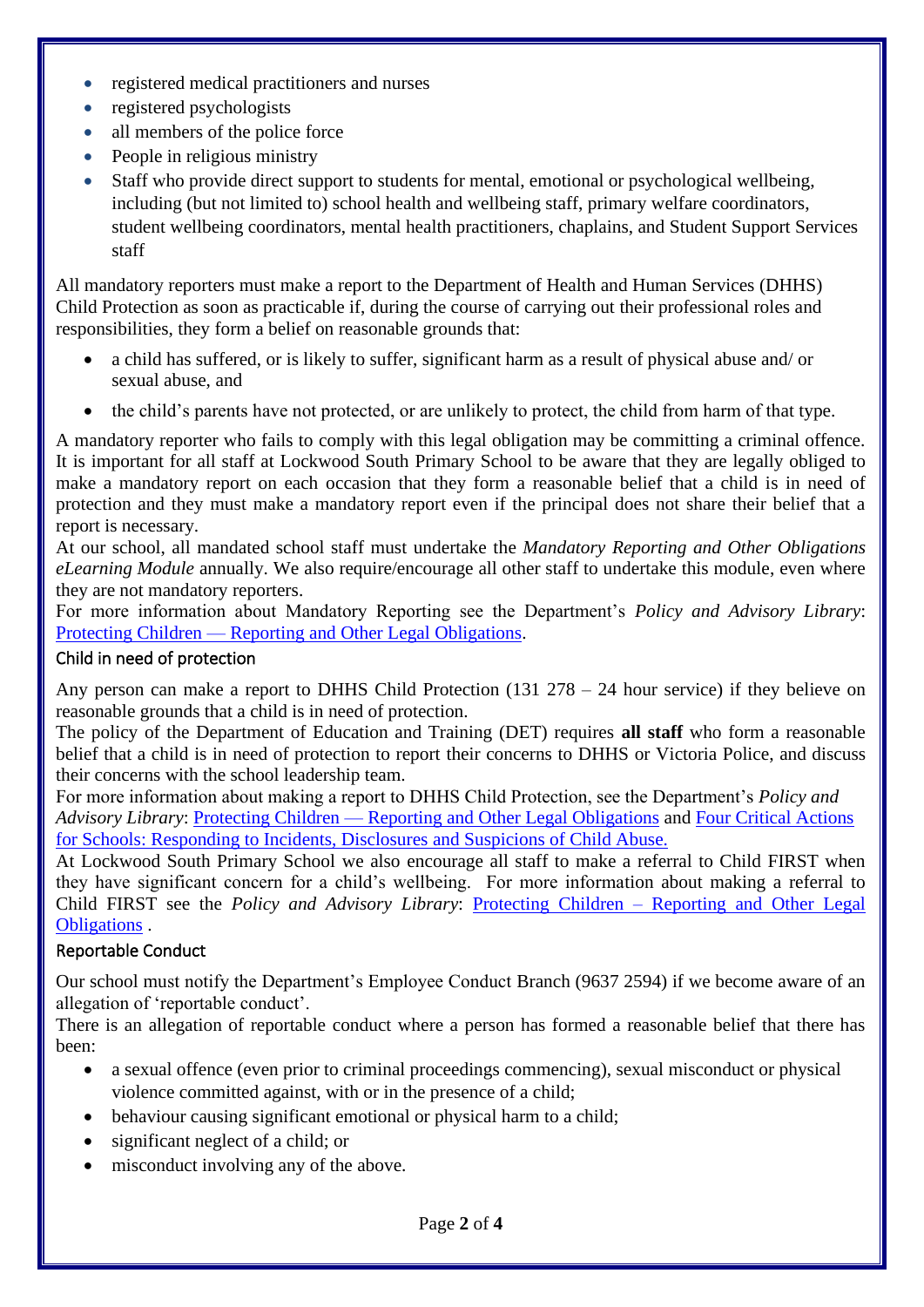The Department, through the Employee Conduct Branch, has a legal obligation to inform the Commission for Children and Young People when an allegation of reportable conduct is made.

Our principal must notify the Department's Employee Conduct Branch of any reportable conduct allegations involving current or former teachers, contractors, volunteers (including parents), allied health staff and school council employees.

If school staff become aware of reportable conduct by any person in the above positions, they should notify the school principal immediately. If the allegation relates to the principal, they should notify the Regional Director.

For more information about Reportable Conduct see the Department's *Policy and Advisory Library*: [Reportable Conduct.](https://www2.education.vic.gov.au/pal/reportable-conduct-scheme/policy)

#### Failure to disclose offence

Reporting child sexual abuse is a community-wide responsibility. All adults (ie persons aged 18 years and over), not just professionals who work with children, have a legal obligation to report to Victoria Police, as soon as practicable, where they form a 'reasonable belief' that a sexual offence has been committed by an adult against a child under the age of 16 by another person aged 18 years or over.

Failure to disclose information to Victoria Police (by calling 000 or local police station) as soon as practicable may amount to a criminal offence unless a person has a 'reasonable excuse' or exemption from doing so.

"Reasonable belief" is not the same as having proof. A 'reasonable belief' is formed if a reasonable person in the same position would have formed the belief on the same grounds.

For example, a 'reasonable belief' might be formed when:

- a child states that they have been sexually abused
- a child states that they know someone who has been sexually abused (sometimes the child may be talking about themselves)
- someone who knows a child states that the child has been sexually abused
- professional observations of the child's behaviour or development leads a mandated professional to form a belief that the child has been sexually abused
- signs of sexual abuse leads to a belief that the child has been sexually abused.

"Reasonable excuse" is defined by law and includes:

- fear for the safety of any person including yourself or the potential victim (but not including the alleged perpetrator or an organisation)
- where the information has already been disclosed, for example, through a mandatory report to DHHS Child Protection.

## Failure to protect offence

This reporting obligation applies to school staff in a position of authority. This can include principals, assistant principals and campus principals. Any staff member in a position of authority who becomes aware that an adult associated with their school (such as an employee, contractor, volunteer or visitor) poses a risk of sexual abuse to a child under the age of 16 under their care, authority or supervision, must take all reasonable steps to remove or reduce that risk.

This may include removing the adult (ie persons aged 18 years and over) from working with children pending an investigation and reporting your concerns to Victoria Police.

If a school staff member in a position of authority fails to take reasonable steps in these circumstances, this may amount to a criminal offence.

#### **Grooming**

Grooming is a criminal offence under the *Crimes Act 1958* (Vic). This offence targets predatory conduct undertaken by an adult to prepare a child, under the age of 16, to engage in sexual activity at a later time.